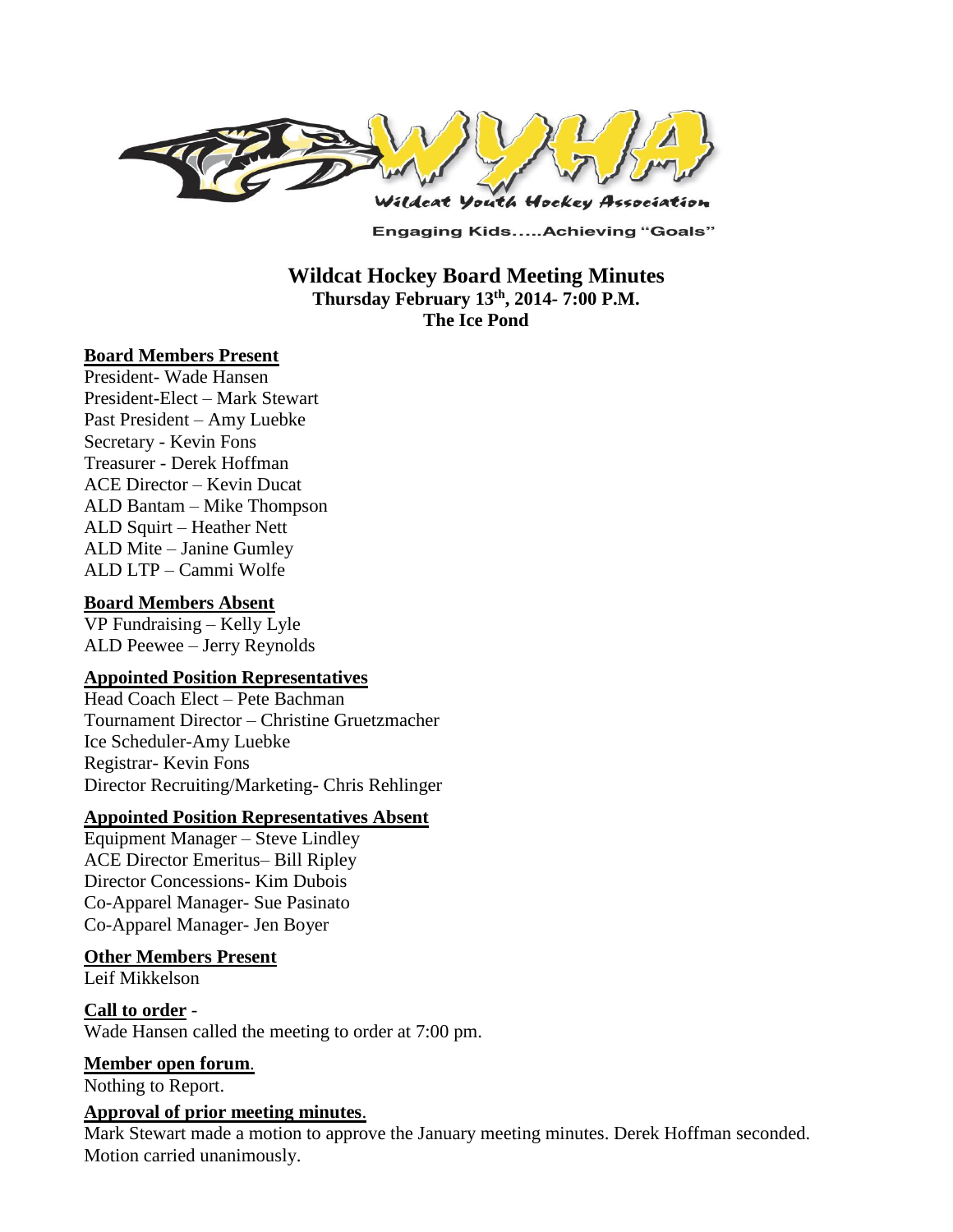## **Approval of agenda**

Amy Luebke made a motion to approve the agenda with additions, Mark Stewart seconded. Motion carried unanimously.

# **Reports:**

**Treasurer:** 

Reviewed Current Statements.

Approval of bills / Monthly Statement

Amy Luebke made a motion to approve the outstanding bills, Mike Thompson seconded. Motion carried unanimously.

Need update the volunteer hours and communicate outstanding balances, remove players who have not paid.

### **President:**

Tournament Volunteer Hours – Squirt Tournament – Need lots of volunteers to help.

**ALL ALD's:** 

Nothing to Report

## **LTS/U6 Mite/LTP:**

Update on Village teaching services – Will meet at the end of the year and review and look at any improvements to be made.

### **U8 Mite ALD:**

Discussion of ice time before Mite Jam (March 14) – Will play some games starting Friday night.

U8/Mite Game Scheduling for next Season – Stoughton will schedule for next season.

How to get publicity lie local swim clubs – Look at submitting more articles to the local papers.

Ice of Mites week of March  $17<sup>th</sup>$  – Add one or two practices.

**Squirt ALD:**  Nothing to Report.

**Pee Wee ALD:**  Nothing to Report.

**Bantam ALD:**  Nothing to Report

**Equipment:**  Nothing to Report

**Fundraising:**   $WYHA$  night at the Mallards game is June 19<sup>th</sup>.

**Apparel:**  Nothing to report.

### **Registrar-**

Rosters for Spring AAA Teams – Add to the board or parent handbook, we will only roster wildcat teams in the season and not do spring/summer AAA teams.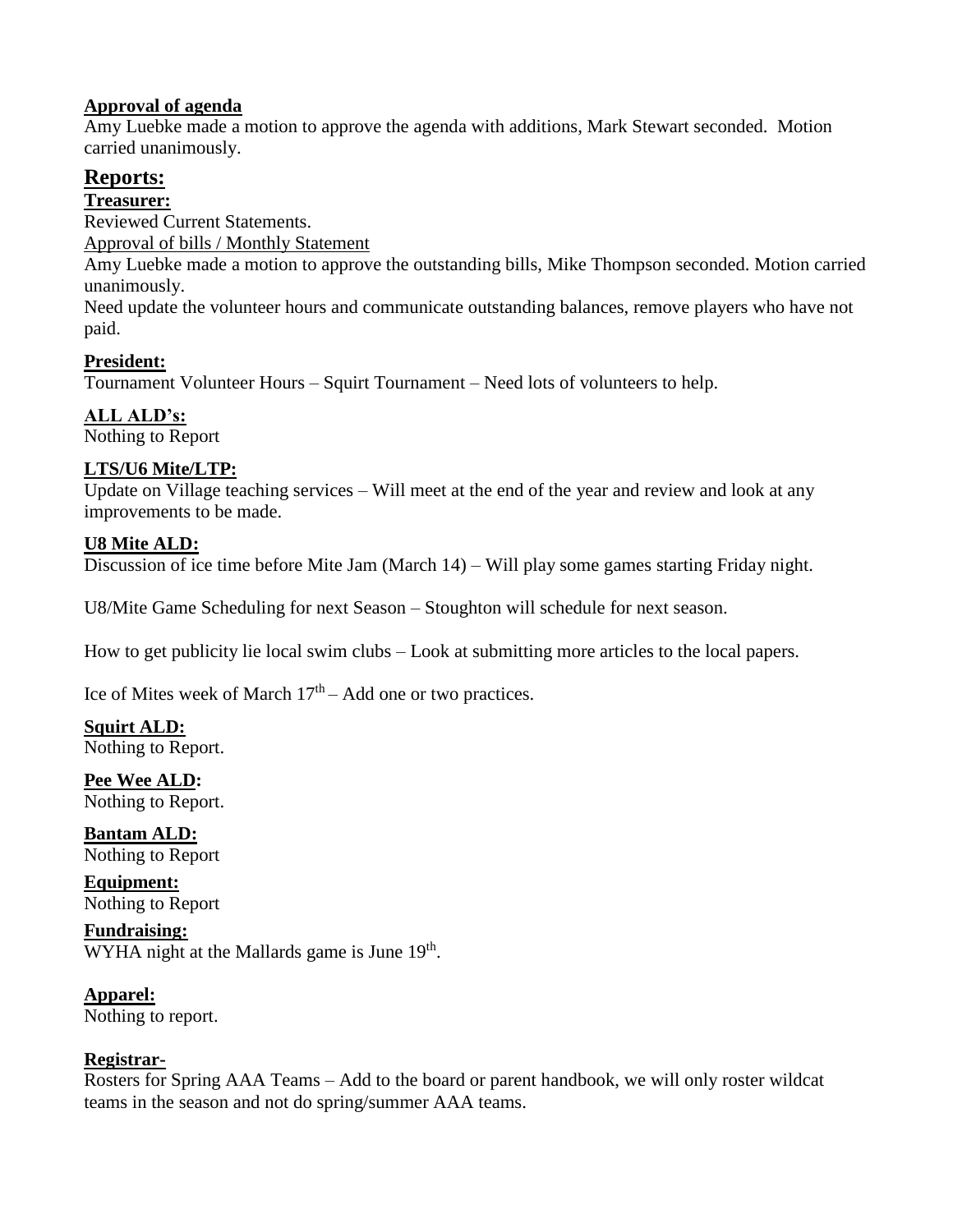### **Ice scheduler-**

Nothing to report.

### **Marketing Director:**

- Have contacted half of the daycares in the Waunakee, Lodi, Deforest, and Poynette to promote these same programs on either the daycares bulletin boards, newsletters, or flyers.
- Working to hook up with Kevin Fons to complete the Learn Hockey and Equipment information for the WYHA website.

## **Ace Director / Head Coach Elect/Ace Emeritus:**

## Coaching Handbook Updates

Working on revisions, should have copy for approval in the next month or two

Coaches Evaluation Feedback

Received over 60 evaluations, need to do in December next year.

Summer Camps – We will forward on information on camps and other programs at our rink.

### **Tournament Director:**

Feedback on upcoming Tournaments – everything is moving along fine.

Mite Jam T-Shirts – Sold a decent amount

**Concessions Director:** Nothing to report.

**President elect –** Nothing to report.

**Past President-**Patches – Work with ALD to get the total patches needed.

### **Old / New Business / President:**

## Bylaw change –

Amy Luebke made a motion to approve the changes to the Bylaws, Kevin Ducat seconded. Motion carried unanimously.

Open Board Positions – President Elect Secretary Head Coach Elect. PeeWee ALD U8 Mite ALD Treasurer - Derek Hoffman

Open Appointed Positions Registrar Equipment Apparel

Annual Meeting 4/13/14 - 1:00 to 4:00